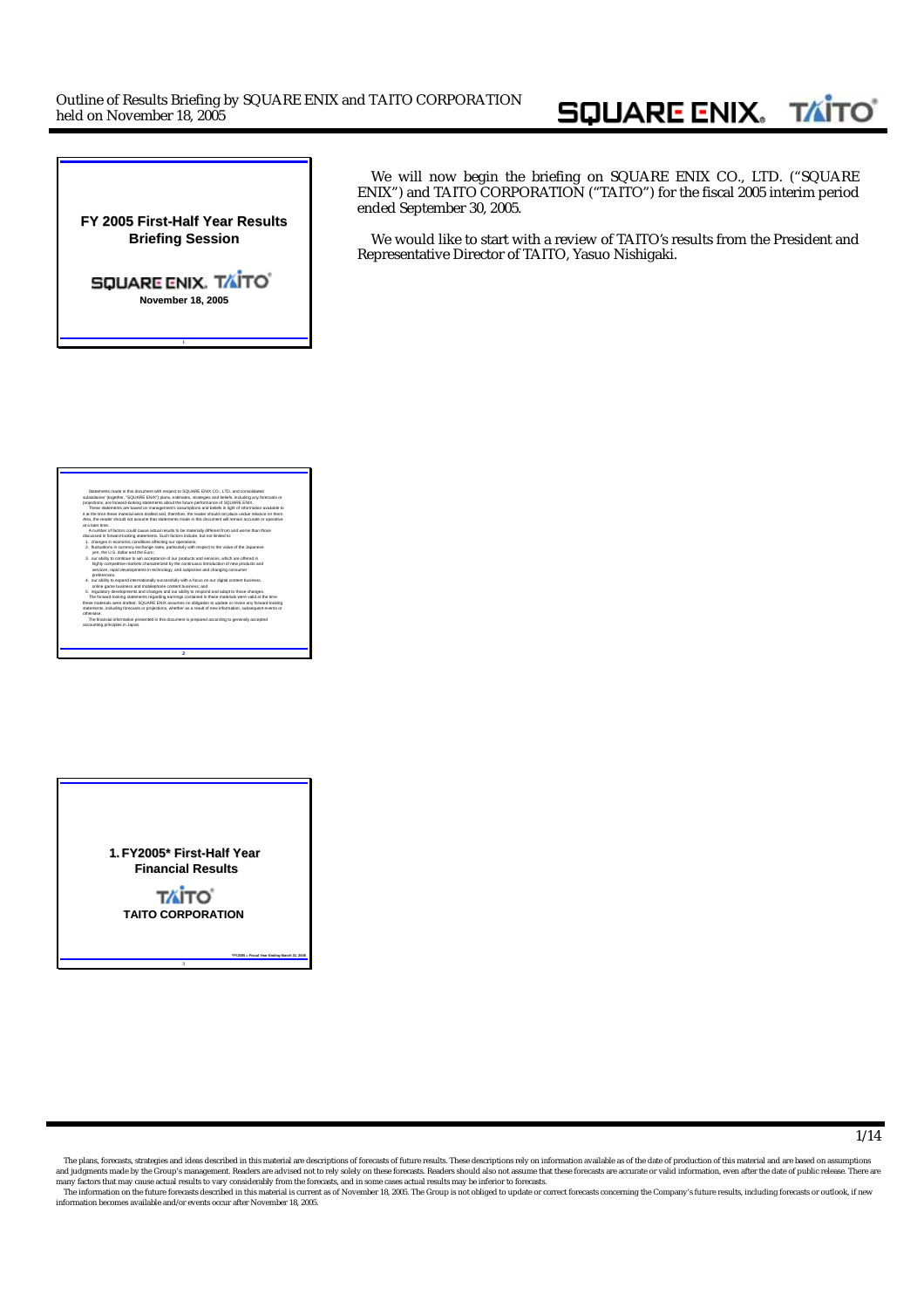|                                  |                                   | As of September 30, 2005                                                                                       |                  |               |                               |                           | April 2005 - September 2                                         |                                 |
|----------------------------------|-----------------------------------|----------------------------------------------------------------------------------------------------------------|------------------|---------------|-------------------------------|---------------------------|------------------------------------------------------------------|---------------------------------|
|                                  |                                   |                                                                                                                |                  |               |                               |                           |                                                                  |                                 |
| <b>Current Bonets</b>            |                                   |                                                                                                                | <b>36, 776</b>   | <b>MAY</b>    | <b>Sat Extent</b>             |                           | 41,494                                                           |                                 |
| <b>Antiument Assets</b>          |                                   |                                                                                                                | 43,556           | <b>AVIA</b>   | <b>Generalized Includes</b>   |                           |                                                                  | <b>MAY</b>                      |
|                                  |                                   |                                                                                                                | 48, 887          | source:       | <b>Recursing Incame</b>       |                           |                                                                  | $\overline{\phantom{a}}$<br>778 |
|                                  | <b>Great Liabilities</b>          |                                                                                                                | 15, 206          | <b>SON</b>    | <b><i><u>ATTACHER</u></i></b> |                           |                                                                  | 0.369                           |
|                                  | <b>Municipal Lighting</b>         |                                                                                                                | 5.244            | w             |                               | about and the colored and |                                                                  | 4.473                           |
| <b>Wall L. Jathaliers</b>        |                                   |                                                                                                                | 18,612           | m             | <b>Expiral Expenditure</b>    |                           |                                                                  | 6,436                           |
|                                  | as a few come basement            |                                                                                                                | bb)              | ۰             |                               |                           |                                                                  |                                 |
|                                  | <b>Total Shunsholders' Equity</b> |                                                                                                                | 50,556           | m             |                               |                           |                                                                  |                                 |
|                                  |                                   |                                                                                                                | 48,882           | <b>Noon</b>   |                               |                           |                                                                  |                                 |
| <b>John of Engineers</b>         |                                   |                                                                                                                | 1,180            |               |                               |                           | Employment & Pentruponell exterior enter - Candidad vehicle com- |                                 |
|                                  | kmusement<br>--                   | FY 2005 First-Half Year Results by Segment - Consolidated<br><b>Sales of Group and</b><br><b>Banding Allen</b> | Contact Services |               |                               |                           | <b>District Corp. or</b><br>stationals.                          | Witness of Your                 |
| <b>The Eleiter</b>               | 14,406                            | <b>GATH</b>                                                                                                    |                  | $+10$         | an                            | 45,600                    |                                                                  | 41,406                          |
| lawaing Experient                | 35,406                            | $1 - 40$                                                                                                       |                  | <b>Little</b> |                               | 38,000                    | 1,566                                                            | $\leftarrow$                    |
|                                  |                                   |                                                                                                                |                  | 1,500         |                               | 1.140                     | <b>PUM</b>                                                       | m                               |
| lparatry/nuuru<br>lasming Horain | in street                         | <b>ATM</b>                                                                                                     |                  | 38.7%         | 2179.                         | 55.7%                     |                                                                  | <b>LON</b>                      |

**FY 2005 First FY 2005 First-Half Year Results Half Year Results – Consolidated Consolidated** In conjunction with the materials on the screen and the consolidated financial results, I would like to briefly review our results for the interim period ended September 30, 2005.

Taito Korea Corporation ("Taito Korea"), which was established last year, has been consolidated into the TAITO Group starting from this interim period, given its increasing impact on the Group's financial performance as it began actual operations during this period.

TAITO now has five consolidated subsidiaries: Taito Art Corporation ("Taito Art"), Effort Co., Ltd. ("Effort"), Taito Tech Corporation, Beijing Taixin Cultural Amusement Co., Ltd. ("Beijing Taixin") and Taito Korea. It also has one equity method affiliate, Baltec Co., Ltd. ("Baltec")

Since this is our first consolidated financial statement to disclose, there is no comparison with the results of previous periods.

Please look at the consolidated financial results:

Net sales<br>Income  $\frac{441,486 \text{ million}}{4905 \text{ million}}$ Operating income  $\frac{4905}{779}$  million Recurring income Net loss  $\frac{1}{3}$ ,383 million

Non-consolidated financial results are as follows:

Net sales<br>  $\frac{441,079 \text{ million}}{1.072 \text{ million}}$ Operating income  $\frac{$1,072 \text{ million}}{1,030 \text{ million}}$ Recurring income<br>Net loss ¥3,134 million

Please refer later to page 22 of the consolidated financial results report for details of non-consolidated results.

Consolidated net sales exceeded non-consolidated net sales by ¥407 million. However, the consolidated operating profit was below the non-consolidated operating profit because of Taito Korea's operating loss of ¥1,072 million due to the initial investment for Taito Korea.

Net sales stayed at ¥41,486 million following a decline in sales of existing game centers to 93% of the results for the same period in the previous fiscal year. Other factors included a failure to increase sales of amusement equipment because of the difficult conditions of the game center market, and the loss of expected orders for production of OEM for PACHINKO-SLOT machines.

Recurring income totaled ¥779 million, reflecting an increase in depreciation and amortization resulting from the opening of 12 new outlets during this period and further investments in coin-operated game machines, building on those made in the previous fiscal year.

The plans, forecasts, strategies and ideas described in this material are descriptions of forecasts of future results. These descriptions rely on information available as of the date of production of this material and are and judgments made by the Group's management. Readers are advised not to rely solely on these forecasts. Readers should also not assume that these forecasts are accurate or valid information, even after the date of public

The information on the future forecasts described in this material is current as of November 18, 2005. The Group is not obliged to update or correct forecasts concerning the Company's future results, including forecasts or information becomes available and/or events occur after November 18, 2005.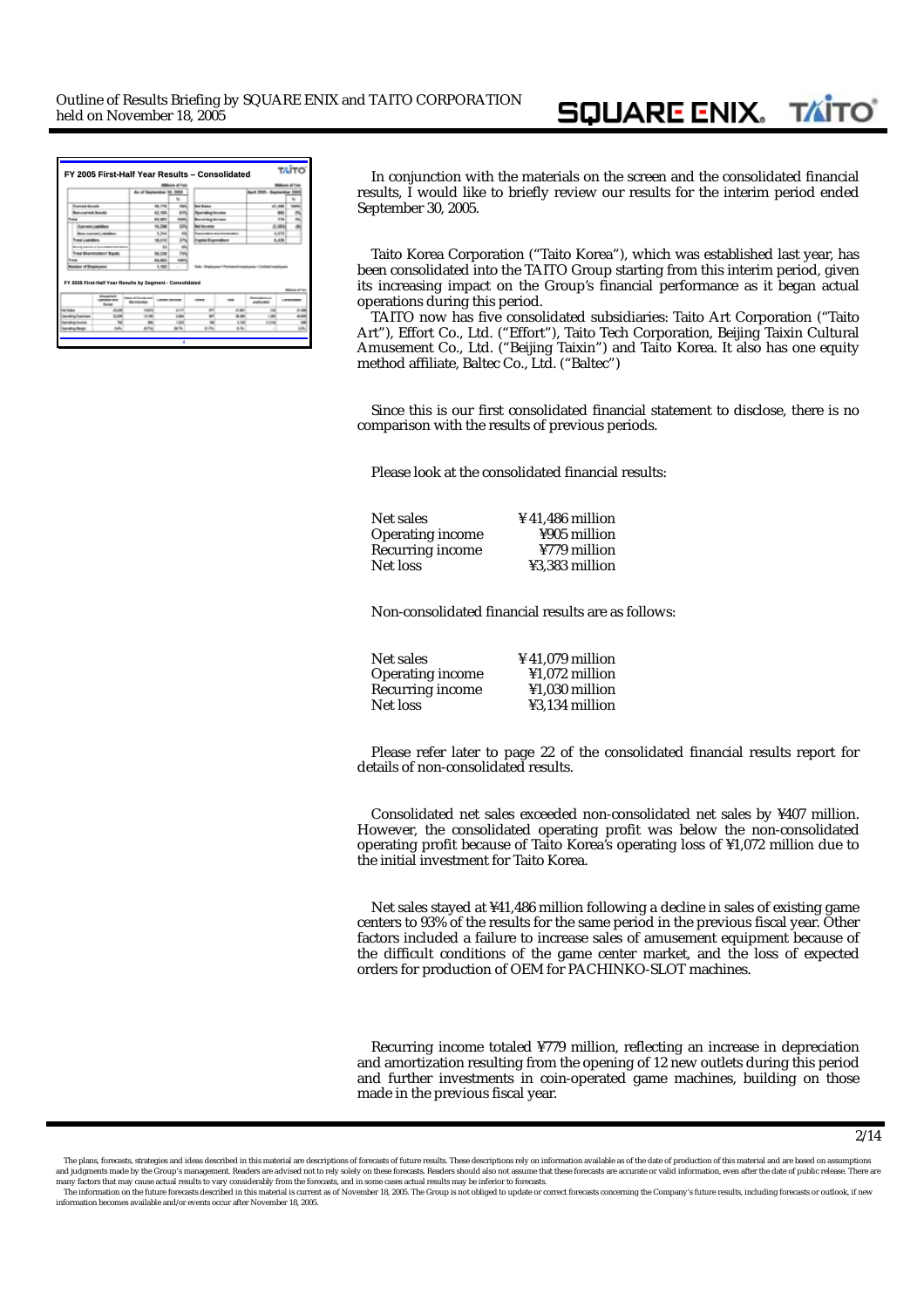The Company recorded a net loss of ¥3,383 million, including an extraordinary loss of ¥4,600 million incurred on joining the SQUARE ENIX Group, as reported in the recent revision of results forecasts.

SQUARE ENIX. TAITO

We now turn to our consolidated financial situation.

Total assets stand at ¥68,882 million, shareholders' equity is ¥50,336 million and ratio of shareholders' equity is 73.1%.

Non-consolidated total assets are ¥69,022 million and shareholders' equity is ¥50,565 million. Given the losses carried forward for Taito Korea and Beijing Taixin, non-consolidated total assets and shareholders' equity exceed the corresponding consolidated figures.

Please refer later to page 22 of the consolidated financial results report for details on non-consolidated results.

(Please turn to page 14 of the consolidated financial results report for the consolidated statements of cash flows.)

Cash flows provided by operating activities were ¥2,122 million.

Despite a pretax loss of ¥3,800 million, capital increased because of ¥44 million in depreciation and amortization, an increase in allowances for doubtful accounts without cash-out of ¥2,200 million, a decrease in accounts receivable of ¥1,200 million and a decrease in inventories of ¥1,000 million. Consequently, the increase in capital offset expenses for acquiring amusement equipment of ¥4,900 million, and cash flows from operating activities were ¥2,122 million. In comparison with the ¥3,400 million non-consolidated cash flows used in operating activities for the same period of the previous fiscal year resulting from the ¥2,300 million of payment for corporate taxes, we have made considerable gains in this period.

On the other hand, cash flows used in investing activities were  $\frac{1}{2}$ , 600 as a result of expenses for the acquisition of tangible fixed assets of ¥1,600 million for new outlets and reformation and construction cooperation funds of ¥900 million.

Cash flows from financing activities consisted mainly of dividend payments of ¥370 million for the last fiscal year.

Consequently, the net decrease in cash and cash equivalents was ¥885 million, and cash and cash equivalents at the end of period stood at ¥9,930 million.

Next, I would like to look at individual business segments. Please turn to page 20 of the consolidated financial results report.

Beginning from this period, operating income is presented for each business segment as required by rules for disclosure of consolidated financial statements, and the segments are classified roughly as before, such as the previous game center operations and rentals of coin-operated game machines and karaoke machines, now included in the "Amusement operation and rental" segment.

The plans, forecasts, strategies and ideas described in this material are descriptions of forecasts of future results. These descriptions rely on information available as of the date of production of this material and are and judgments made by the Group's management. Readers are advised not to rely solely on these forecasts. Readers should also not assume that these forecasts are accurate or valid information, even after the date of public

The information on the future forecasts described in this material is current as of November 18, 2005. The Group is not obliged to update or correct forecasts concerning the Company's future results, including forecasts or information becomes available and/or events occur after November 18, 2005.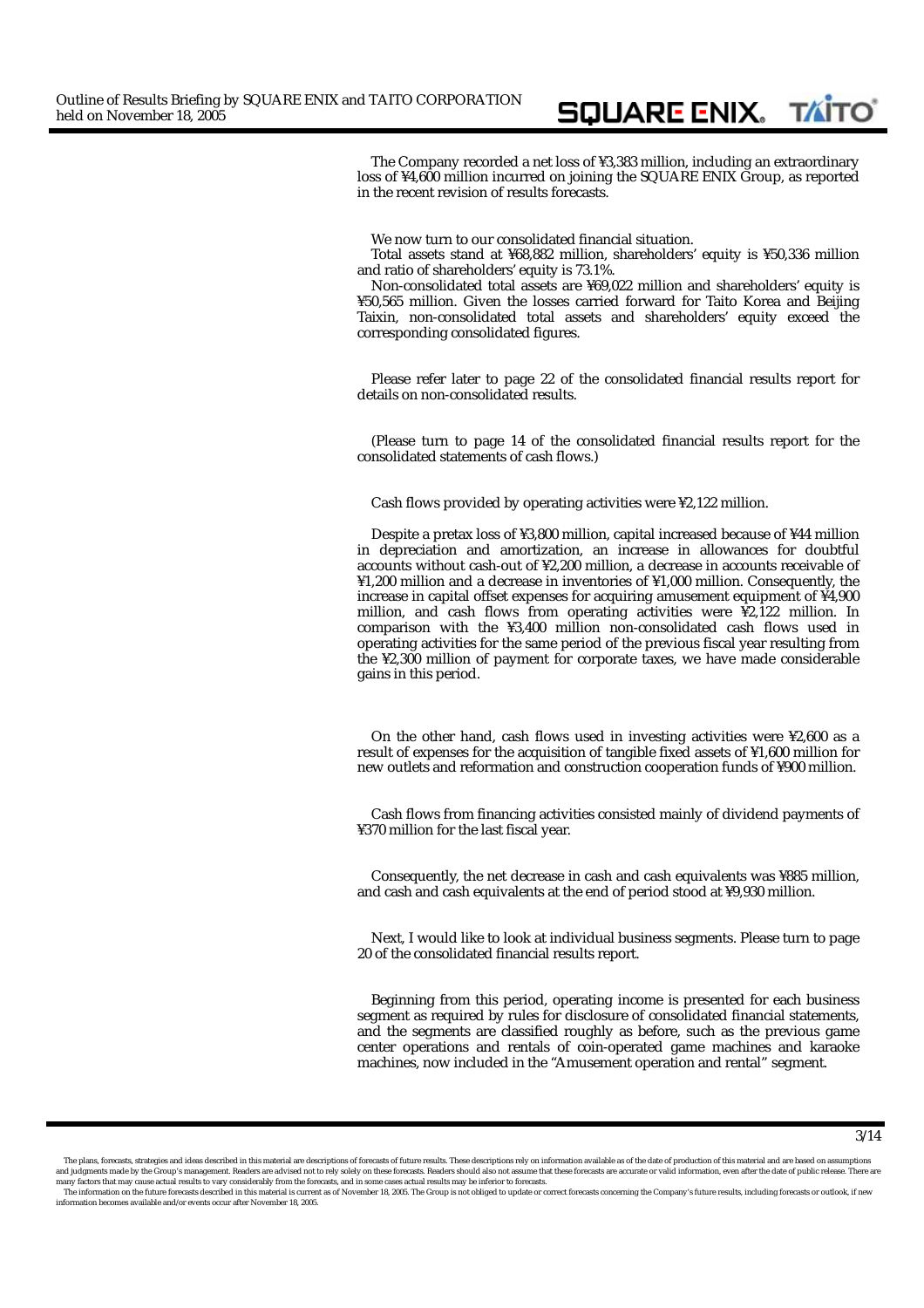The "Sales of goods and merchandise" segment consists of sales of coin-operated game machines, karaoke machines, home game software and other merchandise.

**SQUARE ENIX.** 

**TAITO** 

The "Content services" segment consists of revenues from the former content service segment, and the "Others" segment consists of sales of others such as license fee income.

 In addition, Beijing Taixin and Taito Korea are included in the "Amusement operation and rental" segment, Effort is included in the "Content services" segment and Taito Art is included in the "Others" segment.

Please refer to page 6 of the consolidated financial results report for major business segments, and this slide for non-consolidated results by segment.

Net sales in Amusement operation and rental segment totaled ¥23,430 million, and operating income amounted to ¥792 million.

In the game center operation business, the number of visitors to game centers increased to 106% of the previous fiscal year's result, helped by the opening of new outlets. However, sales decreased to 96% on a per user basis and 93% for existing game centers compared with those numbers in the same period of the previous fiscal year.

We opened 12 new outlets and closed 13 outlets during this period.

Income from the rental of coin-operated karaoke machines is being gradually improved as the quality problems with Lavca, an online karaoke machine, have been resolved. Still, total rentals of karaoke machines including those produced by other companies stalled in severe market circumstances.

Net sale totaled ¥13,074 million, and the operating loss was ¥85 million for Sales of goods and merchandise segment.

Shipments of the classic crane game, the *CAPRICCIO* series, an online car racing game, *BATTLE GEAR 4*, and a mah-jongg game, *Usagi-Yasei no Toupai* have been slow, and we lost expected orders for the OEM production of PACHINKO-SLOT machines due to a delay in obtaining licenses for a new product of Baltec, which develops PACHINKO-SLOT machines. Consequently, both sales and income from coin-operated game machines were down from the same period in the previous fiscal year.

Sales of coin-operated karaoke machines increased with the recommencement of shipments of Lavca.

During this period, the Company did not release original home game software, but published 14 titles by repackaging our original software, publishing third-party games and localizing the titles of overseas manufacturers. Among others, *TAITO MEMORIES the first* and *TAITO MEMORIES the second* enjoyed a favorable reception.

|                                    |           |                     |                     |                  |                            | - Non Consolidated         |                                                                                   |
|------------------------------------|-----------|---------------------|---------------------|------------------|----------------------------|----------------------------|-----------------------------------------------------------------------------------|
|                                    |           |                     |                     |                  |                            | Millions of Yan            | <b>Key Points of the Results</b>                                                  |
|                                    | April     | September 2004      |                     | Arvit            | <b>Rentember 2005</b>      |                            | <b>Game Center Operations</b>                                                     |
|                                    | Net Sales | Operating<br>Income | Operating<br>Margin | <b>Net Sales</b> | Operating<br><b>Income</b> | Operating<br><b>Margin</b> | (Satis to the previous fiscal year)<br>Sales of existing game centers<br>$\alpha$ |
| Game Center Operations             | 21.181    | 2.235               | 10.6                | 21.067           | 1.025                      | 49                         | Number of visitors to game centers<br>105<br>Sales per customer<br><b>on</b>      |
| Rentals of Karagke Machines        | 2.092     | (274)               | (13.1)              | 2.028            | (64)                       | (3,1)                      | Opening of new outlets<br>12<br>Closure of outlets<br>13                          |
| <b>Game Markinsa</b>               | 10.520    | 1.251               | 119                 | 7839             | <b>ANT</b>                 | 83                         | * All data is according to captive outlets                                        |
| <b>Sales of Karanka Marhines</b>   | 1.037     | (61)                | (5.9)               | 1.016            | (27)                       | (2.5)                      | <b>Game Machines</b>                                                              |
| <b>Home Game Software</b>          | 2.687     | (342)               | (12.8)              | 2.556            | (347)                      | (13.4)                     | <major product=""><br/><b>BATTLE OF AB 4</b><br/>880 units</major>                |
| <b>Sales of Other Merchandises</b> | 573       | (168)               | (22.3)              | 1,481            | (204)                      | (14.0)                     | CAPRICCIO G.One HG<br>400 units<br>CEM of PACHINED & OT Machinery                 |
| <b>Content Services</b>            | 4.598     | 1,526               | 33.2                | 4.114            | 1.235                      | 20.7                       | Sales Approximately V90 million<br>down appraly ¥2.9 billion                      |
| Other Sales                        | 639       | 6S)                 | 10.9                | 823              | 104                        | 23.7                       | <b>Content Services</b>                                                           |
| <b>Unallocated</b>                 |           | (1.472)             |                     |                  | (1.218)                    |                            | <b>Billions of Year</b><br>-Sales Resalctmans<br>(apprais)                        |
| Total                              | 43,331    | 2,764               | 6.4                 | 41.079           | 1.072                      | 28                         | Contant services for<br>34<br>mobile ohone                                        |
|                                    |           |                     |                     |                  |                            |                            | 0.3<br>concesso soles -<br>Home karanka marhine<br>$\mathbf{m}$                   |

The plans, forecasts, strategies and ideas described in this material are descriptions of forecasts of future results. These descriptions rely on information available as of the date of production of this material and are and judgments made by the Group's management. Readers are advised not to rely solely on these forecasts. Readers should also not assume that these forecasts are accurate or valid information, even after the date of public

The information on the future forecasts described in this material is current as of November 18, 2005. The Group is not obliged to update or correct forecasts concerning the Company's future results, including forecasts or information becomes available and/or events occur after November 18, 2005.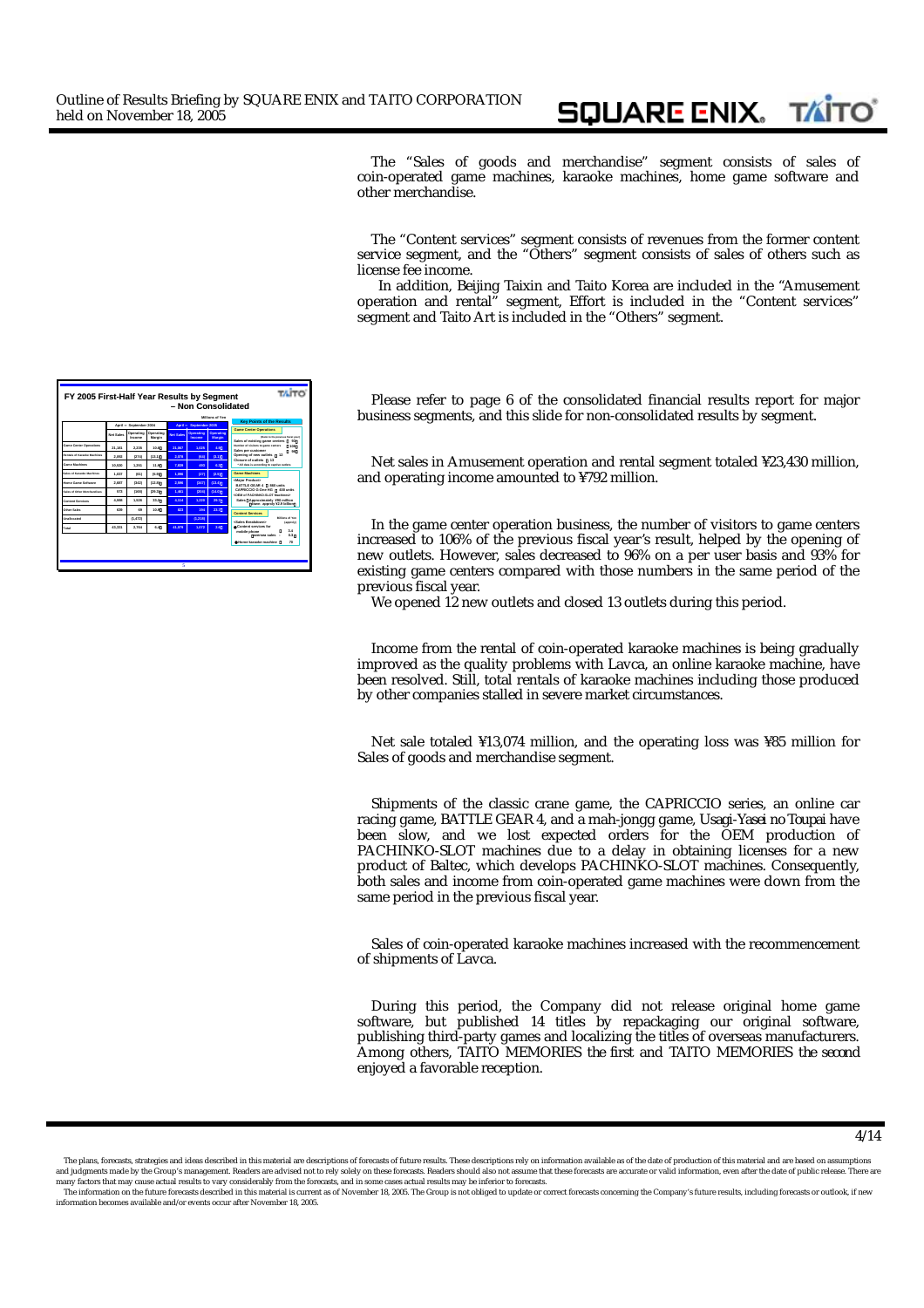Among third-party products, we released mainly low-price titles, and sales overall declined compared with the same period of the previous fiscal year. E-commerce business accounts for a majority of the Others sales, although Taito Entertainment Online System (TEOS) enabled us to expand with the smooth development of new clients.

**SQUARE ENIX. TAITO** 

Our online shopping and electronic ticketing service also performed well.

Net sales in the Content service segment reached ¥4,117 million, and operating income was ¥1,223 million.

In content services for domestic mobile phone carriers, we have achieved steady expansion for games, although this was unable to offset the ring tone business. In content services for overseas mobile phone content business, we have been steadily increased sales as a result of our endeavor to develop new markets and expand channels in major countries, focusing mainly on game distribution, and to enhance our content menu to distribute.

Sales in the Others segment made firm progress thanks to steady income from the licensing of home game software to overseas game manufacturers, maintenance services for commercial game machines in third-party game centers, and a travel agency business.

We now move on to the non-consolidated financial results. I will not review the difference from consolidated results since it is insignificant.

That concludes TAITO's report on the financial results for the interim period ended September 30, 2005.

Mainly as a result of card games, our operations will show signs of a recovery from this second half. Baltec's PACHINKO-SLOT machine has been given licenses, and is scheduled to be released in the fourth quarter.

We will continue to seek to improve corporate value while evolving synergies with the SQUARE ENIX Group as a whole.

Next, we would like SQUARE ENIX President and Representative Director Yoichi Wada to review SQUARE ENIX's results and the business strategies of SQUARE ENIX and TAITO.

| FY 2005 First-Half Year Results                  | - Non-Consolidated       |                          |                       |       |                        | <b>TAITO</b> |
|--------------------------------------------------|--------------------------|--------------------------|-----------------------|-------|------------------------|--------------|
|                                                  | As of Andreway, In. 2004 |                          | <b>BLUE March 21.</b> |       | <b>BA OF BANKINGHI</b> |              |
|                                                  |                          |                          |                       |       |                        |              |
| <b>Gumeral Assuria</b>                           | 55,546                   | All Co                   | <b>Johnson</b>        | A HOL | $\sim$                 | ٠            |
| -----                                            | \$1,321                  | <b>LES</b>               | 41, 614               |       | 10.94                  | ٠            |
|                                                  | <b>DELANDS</b>           | <b>HARMS</b>             | 71,666                |       | <b>PRINT</b>           | ٠            |
| samud Lodedoni                                   | 16.000                   | m                        | 14,509                |       | $n = 1$                |              |
| <b>Callista Liabilities</b>                      | 8,994                    | m                        | 9,687                 |       | <b>The Contract</b>    | ٠            |
|                                                  | 19, 810                  | m                        | 17,483                |       | <b>No and</b>          |              |
| <b>Charles Calledge</b>                          | <b>SAL FLAM</b>          | First.                   | <b>bd. 1003</b>       |       | <b>MA FAMI</b>         |              |
|                                                  | <b>Included</b>          | $\overline{\phantom{a}}$ | 11,466                |       | -                      |              |
| of Employment                                    | 1,146                    | Ξ                        | 11, 15, 16            |       | <b>SCHOOL</b>          |              |
| remuses 1 Partnered unaniuma / Carthad engineers |                          | 1414                     |                       | 144   | -<br>--                | a af Yu<br>- |
| ,,,,,,                                           | 69,811                   |                          | <b>AD 278</b>         |       |                        | -            |
|                                                  | 3,764                    |                          | œ                     |       | <b>Kale</b>            |              |
| --                                               | 6,749                    | m                        | m                     |       |                        |              |
|                                                  | <b>KANE</b>              | m                        |                       |       | <b>CARD COMMAND</b>    |              |
| --                                               | 1.111                    |                          | -                     |       | <b>START</b>           |              |
|                                                  | <b>Liste</b>             |                          |                       |       |                        |              |
| --                                               |                          | ÷                        | 6,80                  |       | 4,376                  |              |

**2. FY2005\* First FY2005\* First-Half Year Half Year Financial Results**

> **SQUARE ENIX. SQUARE ENIX CO., LTD.**

> > **7**

**\*FY2005 = Fiscal Year Ending March 31, 2006**

The plans, forecasts, strategies and ideas described in this material are descriptions of forecasts of future results. These descriptions rely on information available as of the date of production of this material and are and judgments made by the Group's management. Readers are advised not to rely solely on these forecasts. Readers should also not assume that these forecasts are accurate or valid information, even after the date of public

The information on the future forecasts described in this material is current as of November 18, 2005. The Group is not obliged to update or correct forecasts concerning the Company's future results, including forecasts or information becomes available and/or events occur after November 18, 2005.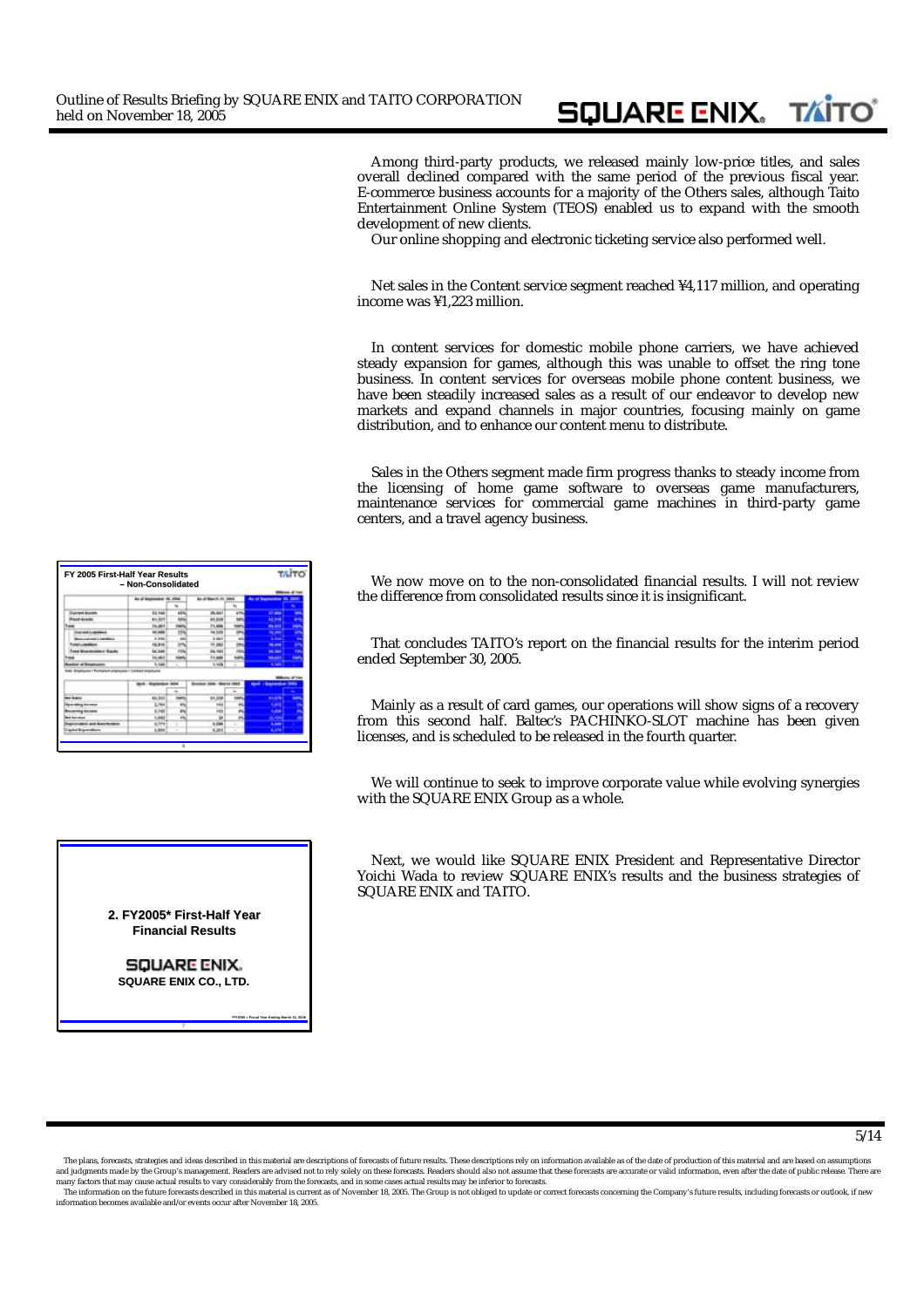|                                                                  | An of Euchamed IR, 2000 |               | As armored 21, 2000<br>÷ | As of becomings in June                    |               |
|------------------------------------------------------------------|-------------------------|---------------|--------------------------|--------------------------------------------|---------------|
|                                                                  |                         |               |                          |                                            |               |
| Guarant Assets                                                   | <b>ALL AVEN</b>         | <b>First</b>  | 116,063                  | <b>Colorado Antonio</b>                    |               |
| ----                                                             | <b><i>PA NATA</i></b>   | 6976          | 31,444                   | $\sim$                                     |               |
| <b>Suite</b>                                                     | <b>HALLMAN</b>          | <b>Lights</b> | 434,686                  | <b>CITY APRA</b>                           | -             |
| <b>MAY LAND MAY</b>                                              | $-44$                   | $\frac{1}{2}$ | 46,746                   | <b>ALCOHOL</b>                             | ٠             |
| <b>AN EXPRESS LIMITED</b>                                        | <b>S. Sep 4</b>         | $\sim$        | 4,996                    | 1,279                                      | ٠             |
| ---                                                              |                         | 145           | 23 444                   |                                            | ٠             |
| <b>ALCOHOL:</b>                                                  | <b>SAMPLE</b>           | $\sim$        | $-14$                    | <b>A Service</b>                           | ۰             |
| war Monettenberg Tito                                            |                         | $\cdots$      | 444,844                  |                                            |               |
|                                                                  |                         |               |                          |                                            |               |
| <b>Sales</b>                                                     | <b>COLL SINT</b>        | <b>HARRY</b>  | 434,686                  | <b>The Service</b>                         | -             |
| en altra<br>references - Milliannis Kreis, 1,546, TaxFill, 1,146 |                         |               | $-100$                   | . .<br>LEASING MORE ON A SHARROOM OR CARD. |               |
|                                                                  |                         |               |                          |                                            | <b>NUMBER</b> |
|                                                                  |                         |               |                          |                                            |               |
| 15.44                                                            | $-$                     |               | 4.444                    | ۰                                          | -             |
|                                                                  | <b>ALC</b>              | <b>Eart</b>   |                          |                                            |               |
| ---                                                              | <b>HA</b>               | 193           |                          | ۰                                          |               |
|                                                                  | <b>SER</b>              | <b>KRA</b>    | <b>AT PAR</b>            |                                            |               |
| --                                                               | . .<br>44               |               |                          | ۰                                          |               |
| $24.0 - 10.0$                                                    | mus                     |               | <b>Had</b>               | -                                          |               |

**FY 2005 First FY 2005 First-Half Year Results Half Year Results – Consolidated Consolidated** Here are the consolidated financial results for the first half.

Although TAITO has joined the Group, the Company's consolidated statement of income for the interim period ended September 30, 2005 does not incorporate TAITO's statement of income for the same period, since TAITO has been consolidated from September 28, 2005. The Company's consolidated statement of income for the full fiscal year ending March 31, 2006 will incorporate TAITO's statement of income for the second-half period results.

In contrast, the Company's consolidated balance sheet as of September 30, 2005 does incorporate TAITO's balance sheet as of the end of this first-half period.

Please turn to page 14 of the consolidated financial results report for the consolidated statement of income:

Consolidated financial results are as follows:

| Net sales                     | $\frac{1}{2}$ 27,091 million |
|-------------------------------|------------------------------|
| Operating income              | ¥2.484 million               |
| Recurring income              | ¥2,730 million               |
| Net income                    | 2.202 million                |
| Depreciation and amortization |                              |
|                               | ¥1,484 million               |
| Capital expenditure           | ¥561 million                 |

Since we plan to release big titles in the second half of this fiscal year, the amounts in the statement of income for the first half are approximately one-third of the full-year amounts.

The proportion of net sales to cost of sales differed from that of the previous period because of a difference in the composition of products. In contrast, selling, general and administrative (SG&A) expenses differed very little from pervious fiscal year.

A foreign exchange gain of ¥189 million is included in non-operating income.

A gain on the sale of investment securities of ¥1,353 million arising from the sale of all shares in MAG GARDEN CORP is included as an extraordinary gain.

A loss on dissolution of a subsidiary of ¥234 million is included in the extraordinary loss. This is a result of the structural reorganization of our subsidiary in China, which was changed from a joint venture to a wholly-owned subsidiary. In addition, income that was not materialized in the joint-venture format is now included in operating income.

We have posted a loss on adjustment of payment process of ¥302 million this period as a result of the point-charge system for the mobile phone content service. This service has become more important given its impressive expansion, so we recognize income from the service at the time of purchase of points, and the amount of outstanding points that have not been used for the purchase of content is posted as a loss for the period.

The plans, forecasts, strategies and ideas described in this material are descriptions of forecasts of future results. These descriptions rely on information available as of the date of production of this material and are and judgments made by the Group's management. Readers are advised not to rely solely on these forecasts. Readers should also not assume that these forecasts are accurate or valid information, even after the date of public

The information on the future forecasts described in this material is current as of November 18, 2005. The Group is not obliged to update or correct forecasts concerning the Company's future results, including forecasts or information becomes available and/or events occur after November 18, 2005.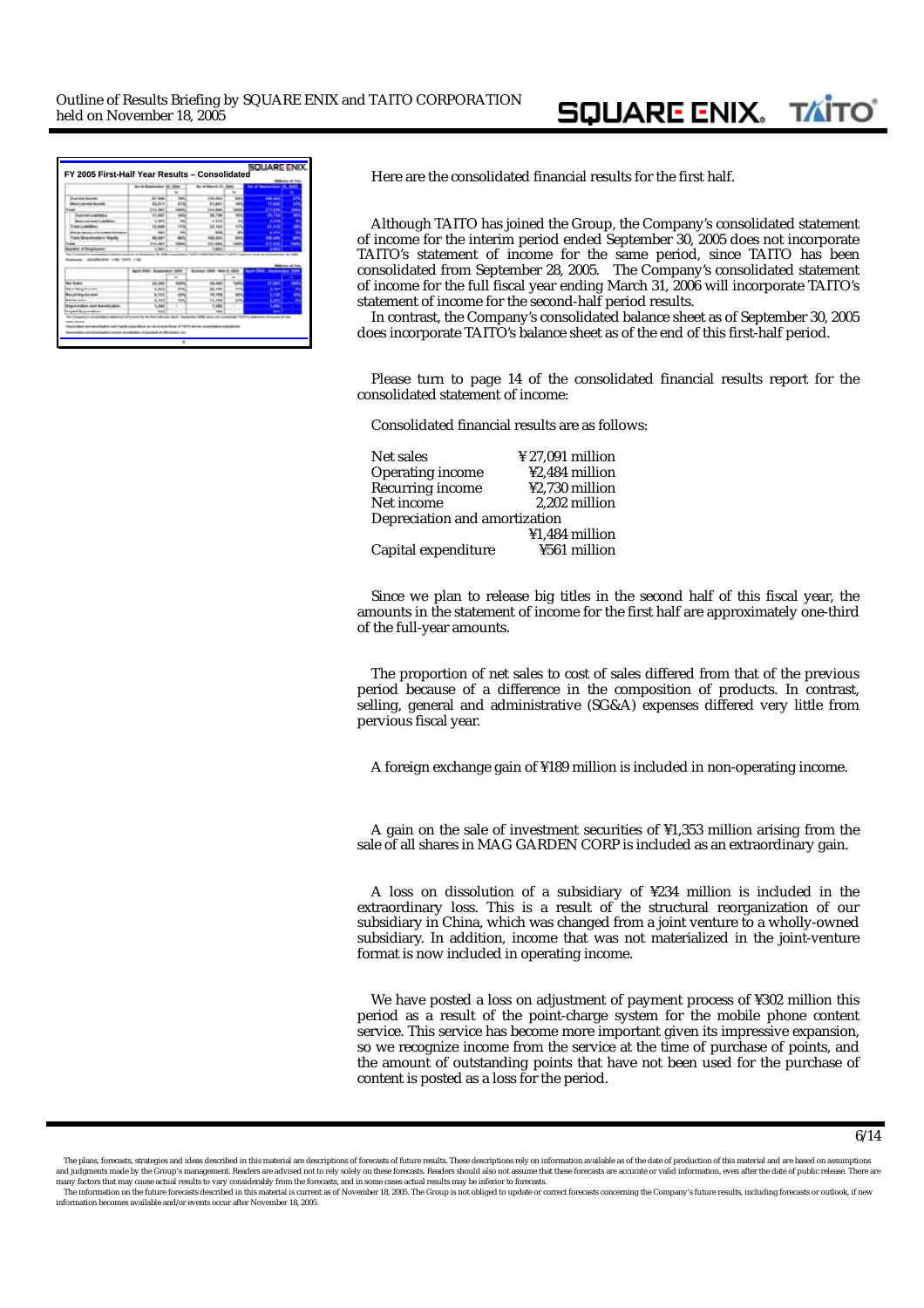In comparison with cash flows provided by operating activities of ¥1,513 million for the same period of the previous fiscal year, the result this year is a cash outflow of ¥10,891 million. This is primarily a reflection of the payment of income taxes of ¥9,024 in this interim period, however, since major titles will be released in the second half, there will be no material impact on the full-year results.

**SQUARE ENIX. TAITO** 

In addition, minimal taxes were posted for the previous period because of the remaining deferred tax losses carried forward, and cash flows for operating activities have remained unchanged, other than the tax payment.

Payment for the acquisition of shares in a consolidated subsidiary with the consolidation of TAITO accounts for most of the cash flows used in investing activities.

Cash flows provided by financing activities were ¥34,939 million, reflecting the payment of dividends of ¥5,493 million and fund procurement through bank loans of ¥40,000 million for the TOB against TAITO.

I will report on the balance sheet in the next section as the Company's consolidated balance sheet as of September 30, 2005 consolidates TAITO's balance sheet as of the end of September, as stated above.

This slide shows the process of consolidating the balance sheet of TAITO with the balance sheet of SQUARE ENIX Group.

SQUARE ENIX's consolidated balance sheet, excluding TAITO, shows:<br>Total assets:  $\frac{4157,218 \text{ million}}{4157,218 \text{ million}}$ 

- $Y157,218$  million<br> $Y106446$  million
- Shareholders' equity:

There is a little change in our business except for an increase in the liability of ¥40,000 million as stated above.

Next, we see TAITO's balance sheet as of September 30, 2005, shown in the report from TAITO President Nishigaki.

Deducting eliminations, final consolidated total assets are ¥177,976 million and shareholders' equity is ¥106,446.

This is the balance sheet of TAITO at this point, and minority interests in consolidated subsidiaries of TAITO will be moving close to zero as we plan to make TAITO a wholly-owned subsidiary.

The actual condition has not changed much, so I gave the explanation of the process for reference purposes only.

The bank loan of ¥40,000 million described above has been refinanced by a zero-coupon WRT bond.

I would now like to give an explanation of our bond.



7/14

The plans, forecasts, strategies and ideas described in this material are descriptions of forecasts of future results. These descriptions rely on information available as of the date of production of this material and are and judgments made by the Group's management. Readers are advised not to rely solely on these forecasts. Readers should also not assume that these forecasts are accurate or valid information, even after the date of public

The information on the future forecasts described in this material is current as of November 18, 2005. The Group is not obliged to update or correct forecasts concerning the Company's future results, including forecasts or en and and and/or events occur after November 18, 2005.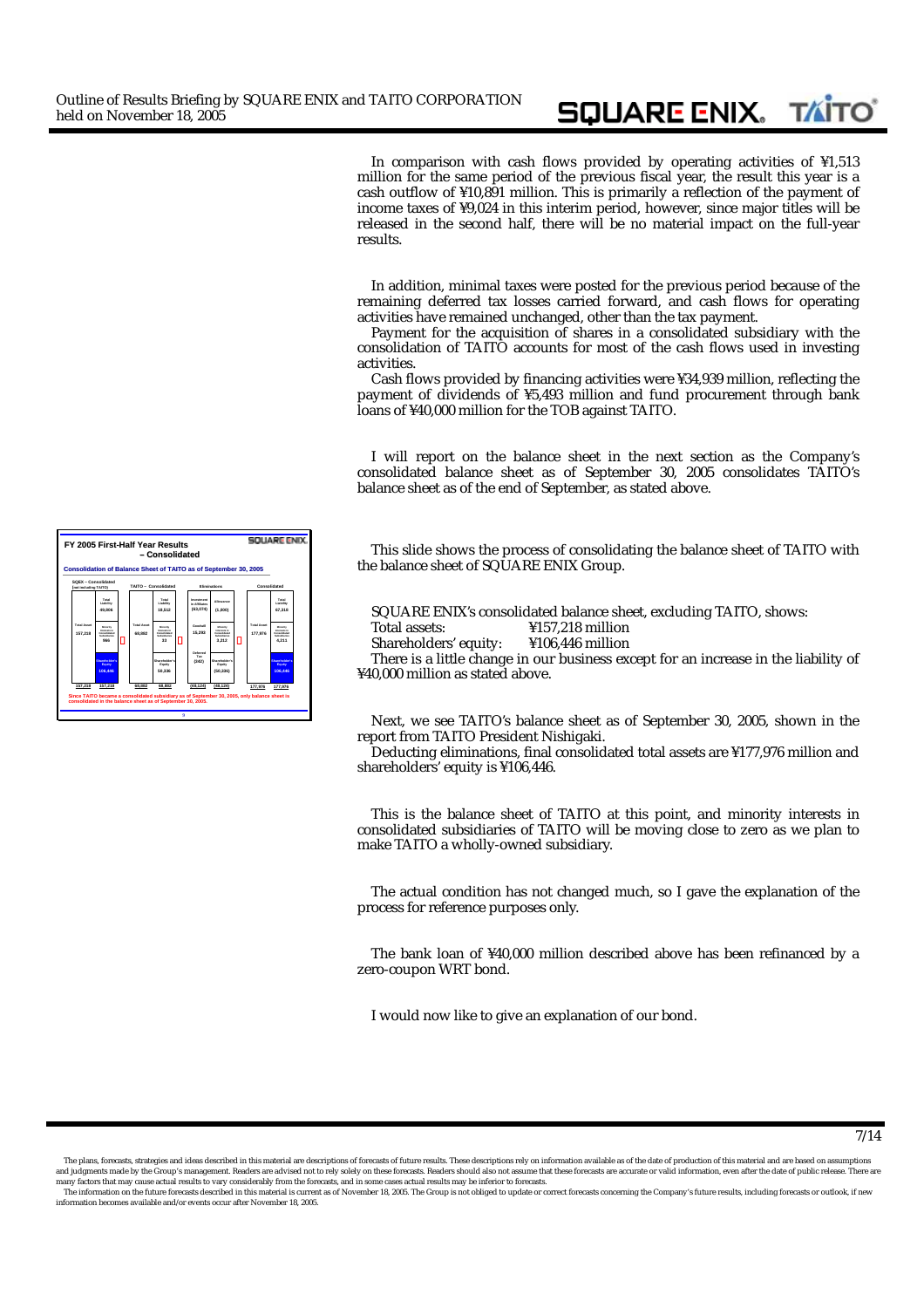

We raised ¥50 billion in yen-denominated bonds with non-detachable warrants. The convertible bonds can be converted into common shares of the Company when options are exercised.

The bond could be misunderstood as "MSCB," however it is distinguished by an adjustment of prices on two levels.

#### First, the conversion price changes.

The conversion price in the first year is set at ¥5,100, and it will be adjusted annually in accordance with then current market prices after the first year. When the stock price falls below the minimum conversion price of ¥3,400, the conversion price will be adjusted to the minimum conversion price. Adjustment will be made with no upper limit and with a minimum conversion price of ¥3,400. In fact, it is a bond with an upward adjustment, and it is inherently unlike MSCB, which has a downward adjustment.

Second, the minimum conversion price moves.

A special right to adjust the minimum conversion price only once during the bond life-time after the first year is given to SQUARE ENIX.

The conversion price that is equal to then current stock price at the time of exercising the special right becomes the minimum conversion price. Consequently, the higher the market price is at the time of adjustment, the higher the minimum conversion price will become. The minimum conversion price on exercise of the special right can be adjusted to ¥100,000, ¥1,000,000 or more with no upper limit, but with a lower-limit of ¥1,700.

I would like to go over this again to ensure that it is clear. There is an adjustment of two kinds of prices.

1) Conversion price and 2) the minimum conversion price move.

The conversion price moves only upward with a lower limit of ¥3,400. The minimum conversion price moves both up and down when exercising the special right, but while there is no upper limit, there is a lower limit of ¥1,700 for the floor conversion price for exercising the special right.

I expect a higher stock price, and our plan is to convert capital into zero-coupon bonds for a while, and then increase capital when the stock price rises. If this increase in capital is undesirable, we would be able to redeem it before the date of maturity.

We mentioned only the lower limit in the press release, as required by the Tokyo Stock Exchange, and there is little possibility of causing stock dilution of more than 20% through conversion at ¥1,700.

I have chosen to mention this, even though it is not strictly part of our financial results, because of the misunderstanding and its impact on our recent stock price.

 <sup>8/14</sup>

The plans, forecasts, strategies and ideas described in this material are descriptions of forecasts of future results. These descriptions rely on information available as of the date of production of this material and are and judgments made by the Group's management. Readers are advised not to rely solely on these forecasts. Readers should also not assume that these forecasts are accurate or valid information, even after the date of public

The information on the future forecasts described in this material is current as of November 18, 2005. The Group is not obliged to update or correct forecasts concerning the Company's future results, including forecasts or information becomes available and/or events occur after November 18, 2005.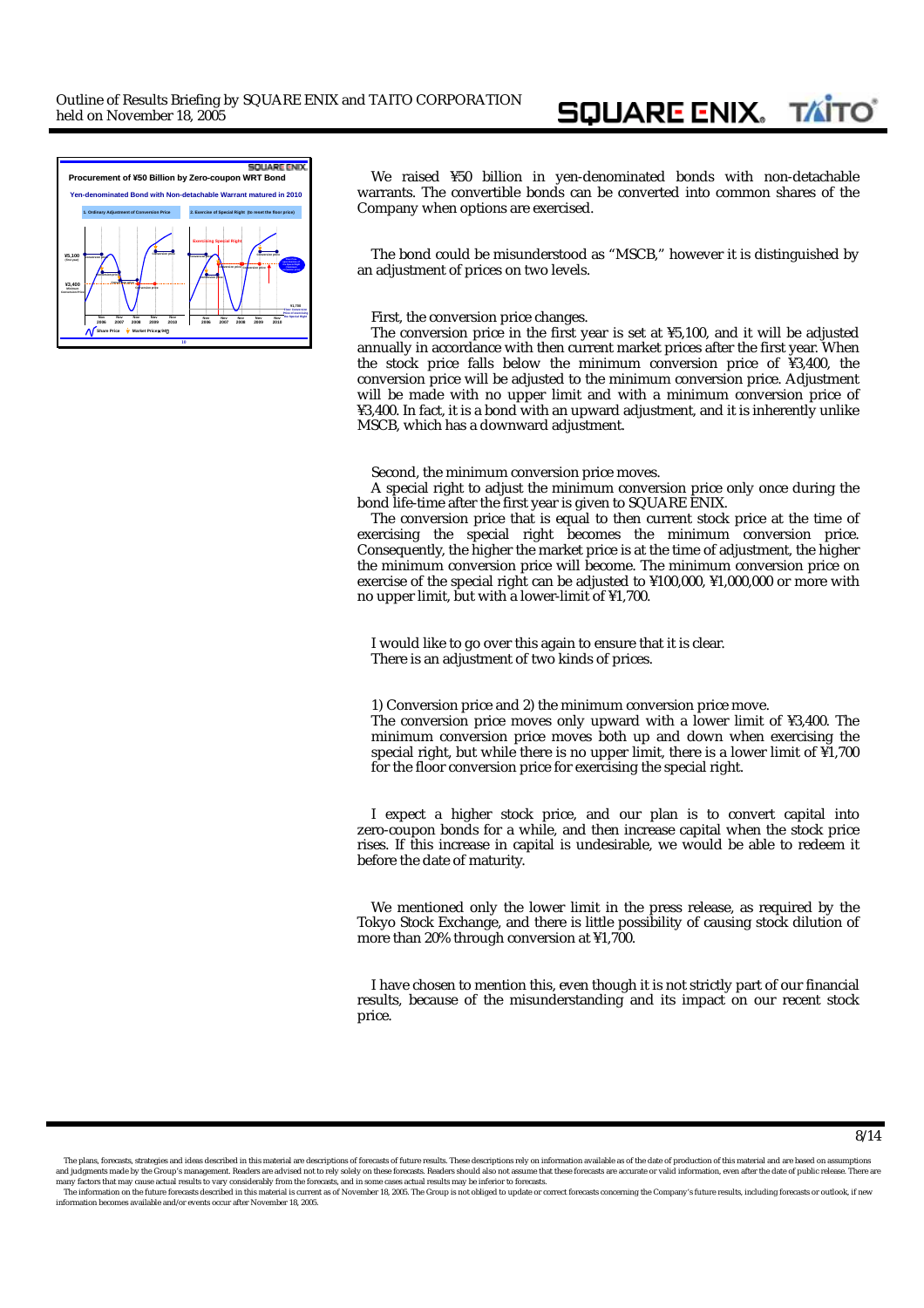|                                                                                                       |                |                                 |                                | FY 2005 First-Half Year Results by Segment<br>- Consolidated |                     |                                           |                            |
|-------------------------------------------------------------------------------------------------------|----------------|---------------------------------|--------------------------------|--------------------------------------------------------------|---------------------|-------------------------------------------|----------------------------|
| 1. First Half-feat styled September 31, 2006                                                          |                |                                 |                                |                                                              |                     |                                           | Bone of Te                 |
|                                                                                                       |                | <b>Cames</b><br><b>Kindings</b> | Mobile Phone<br>Eastern        | Publication                                                  | <b>College on</b>   | Electronics<br><b><i>Constitution</i></b> | Total                      |
| at Sales                                                                                              | 1,440          | 6,806                           | 3.2%                           | 4,471                                                        | 4,882               |                                           |                            |
| ating Expenses                                                                                        | 9.449          | 4,366                           | 1,963                          | 3,490                                                        | 3,600               | 1,947                                     | 14.00                      |
| <b>A Shrivening</b>                                                                                   | <b>BAT</b>     | 1,611                           | <b>THE</b>                     | <b>MAY</b>                                                   | 1,500               | (1.342)                                   | 1,454                      |
| <b>Committed Margin</b>                                                                               | di artico      | 36.0%                           | 54.2%                          | 21.7%                                                        | 27.2%               |                                           | 9.2%                       |
| <b>Sed Bales</b>                                                                                      | 5,244          | 7,884                           | 1,877                          | 6,187                                                        | 1,479               |                                           | 24,286                     |
|                                                                                                       | $-$            | <b>Kindley</b>                  | Contact                        | Publication                                                  | <b>College Inc.</b> | ar unafarrata                             | Total                      |
| learsing Expenses                                                                                     | 4,644          | 4,404                           | 1,340                          | 3,406                                                        | Hotel               | 1,406                                     | 95, 640                    |
| <b>Specializing Allocation</b>                                                                        | 1,548          | 3,062                           | 681                            | 1.762                                                        | m                   | 0.880                                     | 5,962                      |
| <b>Township Margin</b>                                                                                | 19.1%          | 43.7%                           | 32, 25%                        | 34.0%                                                        | 35.7%               |                                           | 34.4%                      |
| 3. Change: Show the first half year ended fies. 30. 3904 to the first half year ended fies. 30. 3900. | <b>General</b> | Games                           | <b>Mobile Phone</b><br>Contact | Publication                                                  | <b>Marine</b>       | Electrodium<br><b><i>Admitted Max</i></b> | ons of Yar<br><b>False</b> |
|                                                                                                       | --<br>m        | <b>COMPANY</b><br><b>CTAB</b>   | ×                              | m                                                            | 3,367               |                                           | 2,896                      |
|                                                                                                       | 189            | 834                             |                                |                                                              | 3,408               | 336                                       | 6,164                      |
| and States                                                                                            |                |                                 |                                | m                                                            | w                   | <b>CEME</b>                               | 0.44                       |
| <b>Georging Expenses</b><br>gerating incense                                                          | 6.891          | did no                          | an in                          |                                                              |                     |                                           |                            |

**Here are the results by business segment.** 

Since we plan to develop our business over the full year, there is no validity in comparing the results of the first half periods. I am going to touch upon trends in our businesses.

The Games (Offline) segment has an operating loss. As it is in a period of transition with game platforms moving to the next generation, there is downward pressure on prices and unit sales, and the market environment is unfavorable. In addition, services such as content for mobile phones and PCs offer alternatives in terms of enjoyable entertainment.

This resulted in the operating loss in this segment.

In the second half, we anticipate an increase in earnings from the release of big titles such as *KINGDOM HEART II* and *FINAL FANTASY XII.* 

The growth of *FINAL FANTASY XI* remains unchanged, and the release of the title for Xbox360 should increase the number of subscribers.

Subscriber numbers and subscription sales were on a par with the results of the same period in the previous fiscal year, while sales and operating income declined, a reflection of the release of an expansion pack for *FINAL FANTASY XI*  in the previous period. This is just a matter of release timing of an expansion pack.

The Mobile Phone Content segment is achieving steady growth, but it still requires investment for the future, and overseas operations have yet to be launched smoothly at this point. We are expecting the cooperation with TAITO to positively impact our overseas performance.

The loss on adjustment in payment process also influenced the results.

Net sales in the Publication segment decreased to ¥4,471 million from ¥5,157 million in the previous period. Approximately two thirds of the decrease come from the decrease in sales of game strategy books from the previous period during which we were taking repeated orders of a big title .

*FULLMETAL ALCHEMIST* continues to sell well, but was down from the record levels of the previous period.

Released for DVD and UMD and shipping more than 700,000 copies this period, the CG animated graphics content, *FINAL FANASTYVII ADVENT CHILDREN,* contributed to most of sales in the Others segment.

Our performance fell short of expectations, with the Games (Offline) segment remaining in the red. However, we are making progress in diversification and stabilization of business segments, and we are convinced that the results for this period will be in line with forecasts.

The plans, forecasts, strategies and ideas described in this material are descriptions of forecasts of future results. These descriptions rely on information available as of the date of production of this material and are and judgments made by the Group's management. Readers are advised not to rely solely on these forecasts. Readers should also not assume that these forecasts are accurate or valid information, even after the date of public

The information on the future forecasts described in this material is current as of November 18, 2005. The Group is not obliged to update or correct forecasts concerning the Company's future results, including forecasts or information becomes available and/or events occur after November 18, 2005.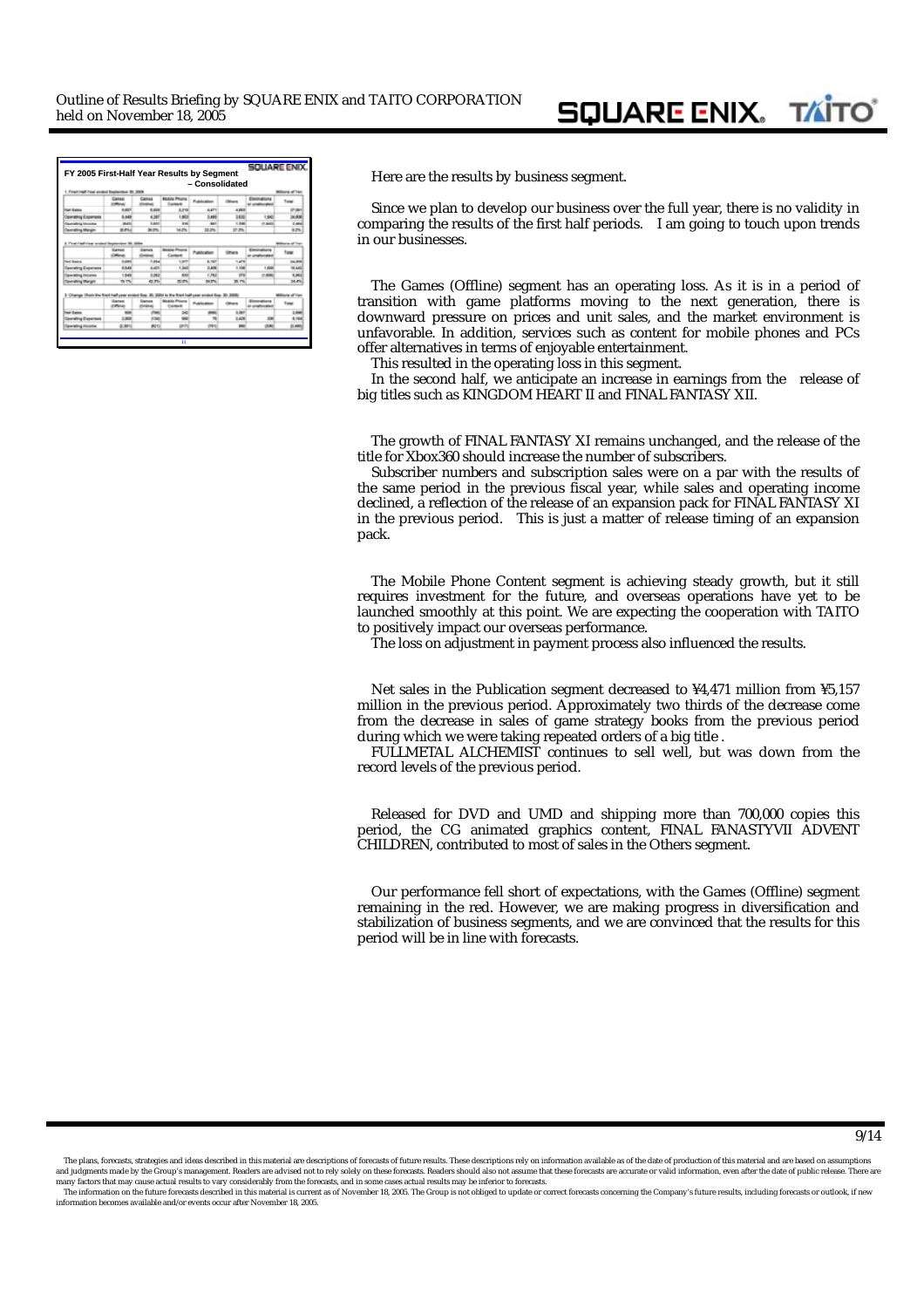# **SQUARE ENIX. TAITO**

|                      |                        |           |                              |            | <b>kora</b> of Yan |
|----------------------|------------------------|-----------|------------------------------|------------|--------------------|
| Region               | April - Suptamber 2004 |           | <b>Ront - September 2005</b> |            |                    |
|                      |                        | x         |                              |            |                    |
| Japa                 | 16,895                 | 631       |                              | <b>TIM</b> | 55                 |
| <b>North America</b> |                        | 6,925 24% |                              | 13%        | (2,463)            |
| Europe (PAL)         | 945                    | $-45$     | 376                          | 75         |                    |
| Asia, etc.           | 628                    | 3%        | 1,759                        | 6%         | 1.131              |
| Testat               | 24.395 100%            |           | 27.081 100%                  |            | 2,696              |

**FX 2005 Figure Results Half Year Results Half Year Results By Rext, we look at overseas sales.** 

The balance between sales in Japan and overseas changes for full-year results, following the release of *DRAGON QUEST VIII* and *KINGDOM HEARTS II* in the second half. While sales in Japan account for 80% of total sales in the first half, a significant part of total sales will be generated overseas in the second half.

With the release of major titles scheduled, overseas sales will be heavily emphasized next fiscal year.

| FY 2005 First-Half Year Results - Unit Sales      |                     |                 |                                                | <b>SOUARG ENIX</b> |                |
|---------------------------------------------------|---------------------|-----------------|------------------------------------------------|--------------------|----------------|
| <b>San</b>                                        | <b>Edward Stern</b> | <b>Business</b> | <b><i><u>Thomas B</u></i></b><br><b>United</b> | $4x - 2a$ (for     | Dongs          |
| <b>Romancing Gage: Minsted Gong</b>               | Apr. 2006           | P42             | ÷                                              |                    |                |
| Kanjuka HERO & 7 Harduka Weromo-                  | May. 2005           | <b>P63</b>      |                                                |                    |                |
| ERAG-DN DRAGOON love red, ambivalence black       | Jun. 2005           | ma              | m                                              |                    |                |
| MUSASHOEN II BLACK MINETER                        | Jul. 9906           | PAt             |                                                |                    |                |
| Fullmetal Alchemiec 2 loans a beage whole-        | Jul. 2003           | <b>POL</b>      | ٠                                              |                    |                |
| <b>CAMPOS II</b>                                  | Aug. 2001           | <b>PRE</b>      | <b>SMA</b>                                     |                    |                |
| Repeated anders                                   | $\sim$              | $\sim$          | ter                                            |                    |                |
| <b>Home</b>                                       | $\sim$              | $\sim$          | 1,526                                          | 1,346              |                |
| FULLWITH, ALCHEMENT 2 Curse of the Crimean Elleth | Jul. 2009           | <b>PEE</b>      | $\overline{\phantom{a}}$                       |                    |                |
| <b>RADIATA STORIES</b>                            | <b>Sea. 2008</b>    | P62             | <b>KSK</b>                                     |                    |                |
| <b>Recorded series</b>                            | $\sim$              | $\sim$          | hai.                                           |                    |                |
| <b>Borth America</b>                              | $\sim$              | $\sim$          | TM                                             | <b>Called</b>      | m              |
| Kingdom Hearts Chain of Menustes (Nintendo)       | May 2009            | <b>SIRA</b>     | m                                              |                    |                |
| <b>Repeated orders</b>                            | $\sim$              |                 | <b>SM</b>                                      |                    |                |
| Europe (FAL)                                      | $\sim$              |                 | and                                            | <b>VII</b>         | œ              |
| Asia att.                                         | $\sim$              | $\sim$          | $\overline{\phantom{a}}$                       | ÷                  | m              |
| <b>SORAL</b>                                      | $\sim$              | $\sim$          | 3,760                                          | <b>LONG</b>        | $\overline{a}$ |

**FX Figure Figure 1005 Figure 1005 Figure 1005 Figure 3.15 Figure 3.15 Figure 3.15 Figure 3.15 Figure 3.15 Figure 3.15 Figure 3.15 Figure 3.15 Figure 3.15 Figure 3.15 Figure 3.15 Figure 3.15 Figure 3.15 Figure 3.15 Figure** 

This is provided only for reference as the price differs depending on the title.

|                                                       |                          |                |                     |        |                           | <b><i><u>• 4 TH</u></i></b> |
|-------------------------------------------------------|--------------------------|----------------|---------------------|--------|---------------------------|-----------------------------|
|                                                       | As of buyers are in men. |                | As or Much 11, 2008 |        | As of harmonical by 2006. |                             |
|                                                       |                          |                |                     |        |                           |                             |
| wrom Assets                                           | 81,894                   | <b>FWW</b>     | 903.274             | in me. | <b>AP 24</b>              | m                           |
| <b>CALLAGE</b>                                        | 21984                    | <b>ima</b>     | 31,816              |        | 44,944                    | ٠                           |
| -                                                     | 69,944                   | $\cdots$       | 124, 104,           |        | <b>Hall San</b>           | ٠                           |
| <b>STARF LIGHTING</b>                                 | 1,984                    | $\overline{ }$ | 11,898              |        | <b>Part of</b>            | ÷                           |
| contracts Listadena                                   | 1,194                    |                | 1,567               |        | 1,314                     | ٠                           |
|                                                       | 5, 1981                  | m              | 14.195              |        | <b>ARC (998)</b>          | w                           |
| a Brantvistor Esato                                   | <b>MARI</b>              | <b>APR</b>     | 104,000             |        | <b>MAR JOHN</b>           | ٠                           |
|                                                       | m                        |                | 134, 198            |        | <b>Secure</b>             | œ                           |
| new artnamyses                                        | 1,366                    | ۰              | 1,295               |        | $\sim$                    |                             |
| de Employee/17 entered engineer 1 Entitled educations |                          |                |                     |        | <b>Bank - Romanska</b>    | <b>MAINTEN</b><br>-         |
|                                                       |                          |                |                     |        |                           |                             |
|                                                       |                          |                |                     |        |                           | ╺                           |
|                                                       | 150                      |                | 44.780              |        |                           |                             |
|                                                       | 1.744                    | ш              | 16,366              |        |                           |                             |
|                                                       | 4, 479                   |                | 16,655              |        | <b>Card</b>               | ٠                           |
| <b>A DOG HOME</b>                                     | 3.744                    | <b>August</b>  | 11,554              |        | <b>East</b>               | ٠                           |
| --                                                    | in ka                    |                | <b>FTE</b>          | ٠      |                           |                             |

**FY 2005 First FY 2005 First-Half Year Results Half Year Results – Non-Consolidated Consolidated** Here are the non-consolidated financial results.

Please refer to the report on consolidated results for non-consolidated results.

The plans, forecasts, strategies and ideas described in this material are descriptions of forecasts of future results. These descriptions rely on information available as of the date of production of this material and are and judgments made by the Group's management. Readers are advised not to rely solely on these forecasts. Readers should also not assume that these forecasts are accurate or valid information, even after the date of public

The information on the future forecasts described in this material is current as of November 18, 2005. The Group is not obliged to update or correct forecasts concerning the Company's future results, including forecasts or information becomes available and/or events occur after November 18, 2005.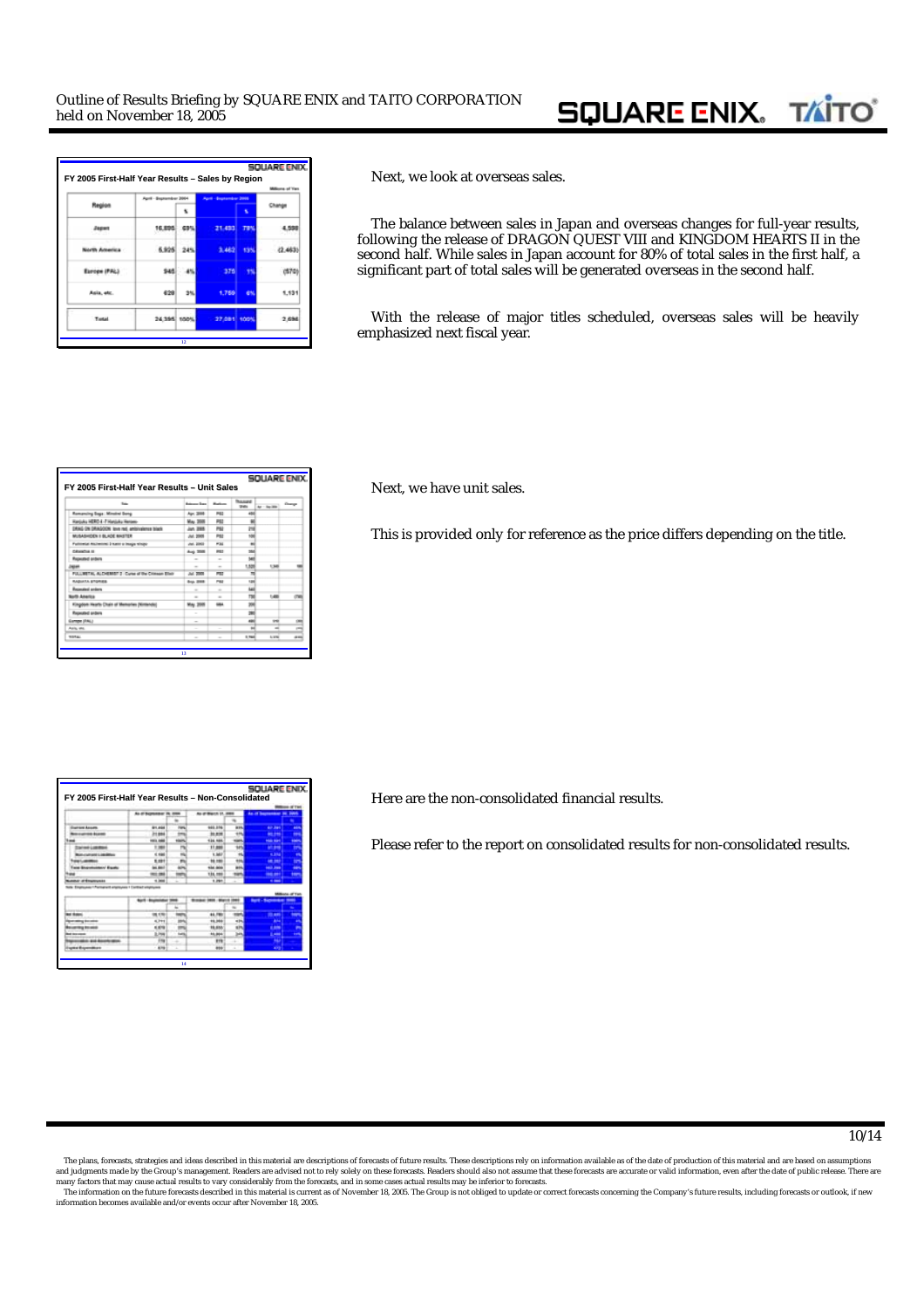

Here we have our outline for SQUARE ENIX and TAITO Group's strategic view.

|                                    |                                                                                                                                                                                                                      | <b>FY2004 Rose</b> |                    |       | <b><i><u>Property of the Contract of the Contract of the Contract of the Contract of the Contract of the Contract of the Contract of the Contract of the Contract of the Contract of the Contract of the Contract of the Contract of</u></i></b> |                              | <b>Clicate</b> |         |
|------------------------------------|----------------------------------------------------------------------------------------------------------------------------------------------------------------------------------------------------------------------|--------------------|--------------------|-------|--------------------------------------------------------------------------------------------------------------------------------------------------------------------------------------------------------------------------------------------------|------------------------------|----------------|---------|
| at Sales                           |                                                                                                                                                                                                                      | 73,984             |                    |       | <b>CALIFORNIA</b>                                                                                                                                                                                                                                | <b>North</b>                 | 82,738         | ы       |
| <b>Market Market</b>               |                                                                                                                                                                                                                      | at are             |                    |       | <b>Ball West</b>                                                                                                                                                                                                                                 | zm.                          | 2,828          |         |
|                                    |                                                                                                                                                                                                                      | 26,414             |                    |       | <b>PA GAME</b>                                                                                                                                                                                                                                   | 29%                          | 1,588          |         |
|                                    |                                                                                                                                                                                                                      | 24,961             |                    |       | <b>THE SHOP</b>                                                                                                                                                                                                                                  | <b>EYN</b>                   | $+1004$        |         |
|                                    |                                                                                                                                                                                                                      | 14,854             |                    |       | ---                                                                                                                                                                                                                                              | <b>TIP</b>                   | 1,588          |         |
| wind Scouttlet silent              |                                                                                                                                                                                                                      | 1,868              |                    |       | <b>Links</b>                                                                                                                                                                                                                                     |                              | 5.860          |         |
| who Equivalent                     |                                                                                                                                                                                                                      | 9,322              |                    |       | . .                                                                                                                                                                                                                                              |                              | <b>BATT</b>    |         |
| <b>FY2005 Projection Breakdown</b> | Koalian includes assortination of goodsell of UK colution, Inc. and TAFFO<br>searchages and capital expenditure its naturalists three of TMTC-To the first half use scient begins by 19. 200<br><b>BOLIARIE ENEK</b> |                    | TAFFE              |       |                                                                                                                                                                                                                                                  | Electrodisco or              | Consolidation  |         |
| <b>Root Sudare</b>                 |                                                                                                                                                                                                                      |                    | (Become Hall Team) |       |                                                                                                                                                                                                                                                  | <b><i>LESSARING MAIL</i></b> |                |         |
|                                    |                                                                                                                                                                                                                      |                    |                    |       |                                                                                                                                                                                                                                                  |                              |                | 134,000 |
|                                    |                                                                                                                                                                                                                      |                    |                    |       |                                                                                                                                                                                                                                                  |                              |                |         |
| Operating Income                   | 37,000                                                                                                                                                                                                               |                    |                    | 3,655 |                                                                                                                                                                                                                                                  |                              | <b>LANDON</b>  | 39.00   |

**16**

**Figurer Here are the projections for FY2005.** 

Our full-year consolidated results will be an irregular figure with the first half including the SQUARE ENIX Group only, excluding TAITO, and the second half including the total results for SQUARE ENIX and TAITO. For this reason, there is no valid comparison of full-year results with the previous fiscal year.

The lower column shows a projected breakdown of SQUARE ENIX and TAITO. The eliminations or unallocated column denotes the amortization of goodwill of ¥153 million over a period of 20 years. Note also that amortization is posted only in the second half of the fiscal year.

| FY 2005 Projections - Consolidated |                                 |                                |                                |                |                  | SOLIARE ENIX.                   |                        |
|------------------------------------|---------------------------------|--------------------------------|--------------------------------|----------------|------------------|---------------------------------|------------------------|
| <b>SQUARE ENIX by Segment</b>      |                                 |                                |                                |                |                  |                                 |                        |
| 1. Friends                         |                                 |                                |                                |                |                  |                                 | lons of Yel            |
|                                    | Comes                           | Genus<br><b>Hinders</b>        | <b>Mobile Phone</b><br>Estate  | Publication    | <b>Monroe</b>    | Elminators                      | Total                  |
| <b>Net Rales</b>                   | 48,708                          | 10.000                         | 5,500                          | 8,596          | 4.100            |                                 | <b>MIL 0006</b>        |
| wating it spenses                  | 31,308                          | 11,500                         | 6,000                          | 6,100          | 4,500            | 5,600                           | 63,000                 |
|                                    | 17,400                          | 7.900                          | 1,500                          | 11,500         | 1,400            | $2 - 800$                       | 12,500                 |
| <b>Connecting Mangin</b>           | 38.7%                           | 39.2%                          | 28.4%                          | <b>240,7%</b>  | 36,2%            |                                 | 30.0%                  |
|                                    | <b>STAR</b>                     | <b>Sansa</b><br><b>Kindowi</b> | <b>Mobile Phone</b><br>Eastern | Publication    | <b>Diffusive</b> | Elementary<br>ar unafterete     | Tyte                   |
| <b>Sent Barbon</b>                 | 41,044                          | 12,003                         | 4,887                          | 12,484         | 3.648            |                                 | 73, 84,                |
|                                    | 23, 364                         | 4,644                          | 3,614                          | 3,646          | <b>Limited</b>   | 4.58                            | 47,404                 |
| <b>Dearwing Expenses</b>           |                                 |                                |                                |                |                  |                                 |                        |
| lpeating license                   | 19.046                          | 4.946                          | 1,796                          | 3,417          |                  | 46, 1970                        | 38,436                 |
| <b>Services Margon</b>             | an.                             | 黒色                             | <b>MTV</b>                     | 31.4%          | 28.8%            |                                 | <b>MATH</b>            |
| 3. Change Brom F10004 lis FY 2000. |                                 |                                |                                |                |                  |                                 | <b>Millions of Yar</b> |
|                                    | <b>Company</b><br><b>Window</b> | Genes<br><b>IDrobnet</b>       | <b>Mobile Phone</b><br>Content | Publication    | <b>Mount</b>     | Elminations<br>at untalian alla | <b>Tune</b>            |
| <b>Sand Stations</b>               | 4.758                           | 4,547                          | 3,543                          | GL7986         | 3.40             |                                 | 98,136                 |
| <b>Committy Experient</b>          | 4,000                           | 2.434                          | 3,140                          | <b>PL 3400</b> | 3,404            | <b>GERA</b>                     | 10,474                 |
|                                    | 0.248                           | 3,314                          | <b>Hair</b>                    | <b>PLAYED</b>  | $\cdots$         | XH1                             | <b>Mill</b>            |

Please now look at SQUARE ENIX's projections by business segment.

Both sales and income are heavily emphasized in the second half of the fiscal year.

The plans, forecasts, strategies and ideas described in this material are descriptions of forecasts of future results. These descriptions rely on information available as of the date of production of this material and are and judgments made by the Group's management. Readers are advised not to rely solely on these forecasts. Readers should also not assume that these forecasts are accurate or valid information, even after the date of public

The information on the future forecasts described in this material is current as of November 18, 2005. The Group is not obliged to update or correct forecasts concerning the Company's future results, including forecasts or information becomes available and/or events occur after November 18, 2005.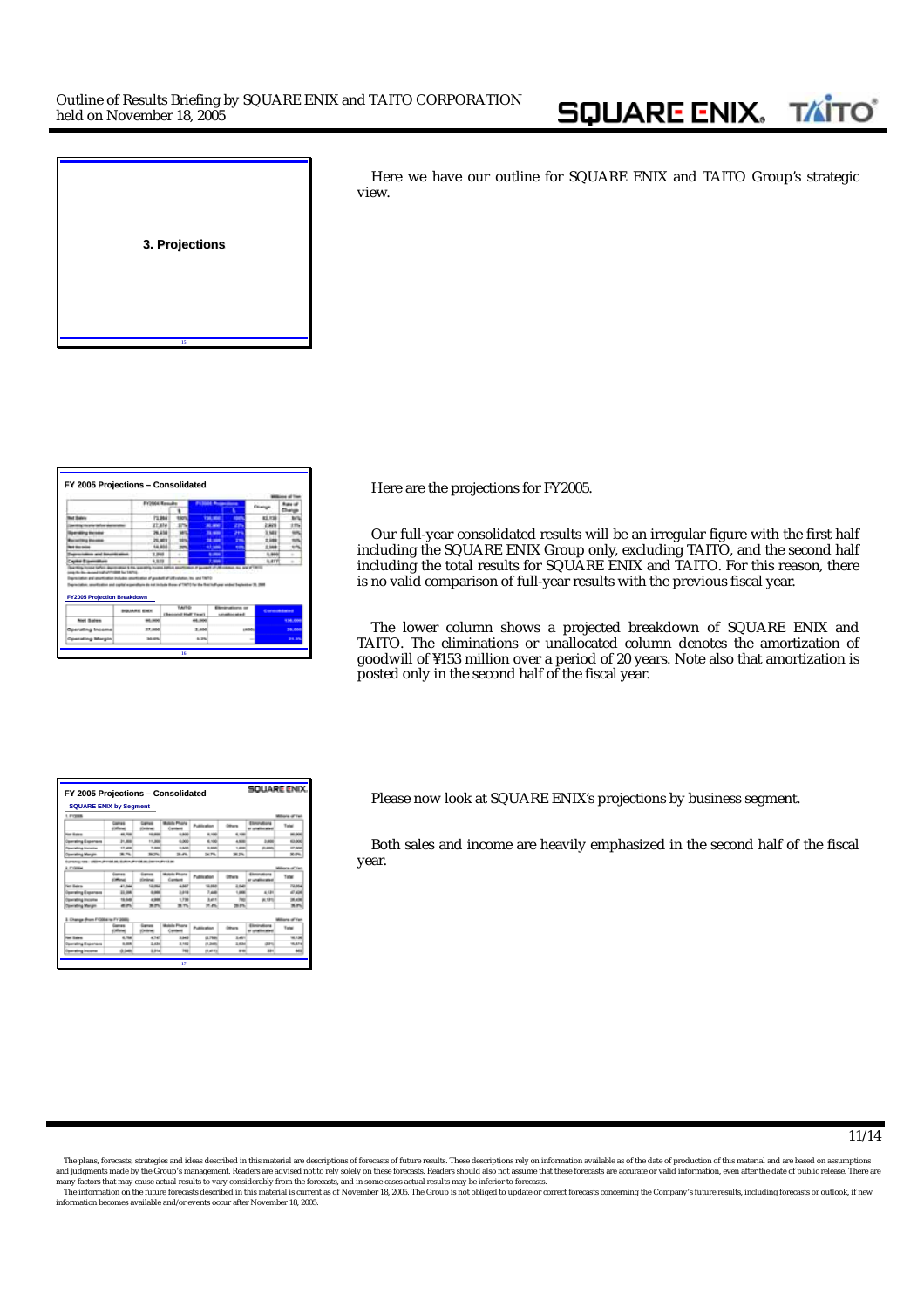#### **SQUARE ENIX. TAIT**

| Second Half Year of F13306 (October 2005 to Warch 2006) |                                             |                                            |                         |               |                               | Millions of Yer |
|---------------------------------------------------------|---------------------------------------------|--------------------------------------------|-------------------------|---------------|-------------------------------|-----------------|
|                                                         | <b><i>Detailed MAI</i></b><br><b>Rental</b> | <b>Sales of Goods</b><br>and the chandise  | <b>Content Services</b> | <b>Others</b> | Elminations or<br>anahurata i | Consolidated    |
| <b>Get Sales</b>                                        | <b>SUBB</b>                                 | 17,900                                     | 七川                      | 900           |                               | 48,000          |
| Operating Expenses                                      | 10.296                                      | $-8,300$                                   | 3.586                   | 700           | 1,386                         | 43,600          |
| Operating income                                        | <b>AM</b>                                   | 1,700                                      | 1,000                   | 350           | 0.385                         | 1400            |
| <b>Covrating Wargin</b>                                 | 13%                                         | 10.0%                                      | 34.4%                   | 22%           | $\sim$                        | 62%             |
|                                                         |                                             |                                            |                         |               |                               |                 |
| for reference-F12004 flull year! - Non-Consolidated     |                                             |                                            |                         |               |                               | Millions of Yes |
|                                                         | <b>Counties</b> and<br><b>Burgui</b>        | <b>Sales of Goods</b><br>and the chandical | <b>Contact Services</b> | <b>DOMN</b>   | Electrology or<br>unaharatwi  | Consolidated    |
| <b>Get Sales</b>                                        | 4.05                                        | 27.648                                     | \$28                    | 1.0%          |                               | 64,580          |
| <b>Operating Expenses</b>                               | 47,998                                      | 武器                                         | 4,96                    | 1.445         | 1:400                         | 01,653          |
| <b>Operating Income</b>                                 | 0.454                                       | 427                                        | <b>1986</b>             | $^{16}$       | 0.600                         | 1507            |

Next, we come to TAITO's projections by business segment for the second half of this fiscal year.

Although there is no actual comparison between non-consolidated results in the previous period and consolidated projections for the second half, please see the lower column for non-consolidated results of the previous full fiscal year for reference.

|                                     | Japan | North America | <b>Burnoe (PAL)</b> | Asia, etc. | Total       |
|-------------------------------------|-------|---------------|---------------------|------------|-------------|
| <b>FY2005</b><br><b>Projections</b> | 1.000 | 3,900         | 500                 | 58         | 12,450      |
| ٠                                   | 84%   | <b>STR</b>    | n                   | ĸ          | <b>THEY</b> |
| FY2004                              | 6,300 | 3,760         | 939                 | 39         | 11,050      |
| ۲                                   | 38%   | 43%           | 28%                 | 1%         | 100%        |
| Change                              | 1,700 | 140           | (420)               | (20)       | 1,400       |

**FY 2005 Projections FY 2005 Projections – Unit Sales Unit Sales** We now look at projections for unit sales for reference.



We have been preparing a business plan for each business segment of TAITO and SQUARE ENIX, and we will be releasing the plan as soon as it has been decided.

I would now like to clarify the Group's view again.

With respect to the changes in the industrial structure, which I have touched on previously, the greatest change to be wrought by the ubiquitous networking era will be the end of user reliance on terminals, communications infrastructure and the like.

When this change takes place, we expect users to rely on intellectual properties (IPs or content), but users themselves will inevitably become suppliers of IPs, and consequently content providers will be unable to retain their users and make a profit even with their IPs.

As a result, content providers need to change their business format to one that enables them to hold directly on to users. In other words, they should move from the content industry to the service industry.

The plans, forecasts, strategies and ideas described in this material are descriptions of forecasts of future results. These descriptions rely on information available as of the date of production of this material and are and judgments made by the Group's management. Readers are advised not to rely solely on these forecasts. Readers should also not assume that these forecasts are accurate or valid information, even after the date of public

The information on the future forecasts described in this material is current as of November 18, 2005. The Group is not obliged to update or correct forecasts concerning the Company's future results, including forecasts or information becomes available and/or events occur after November 18, 2005.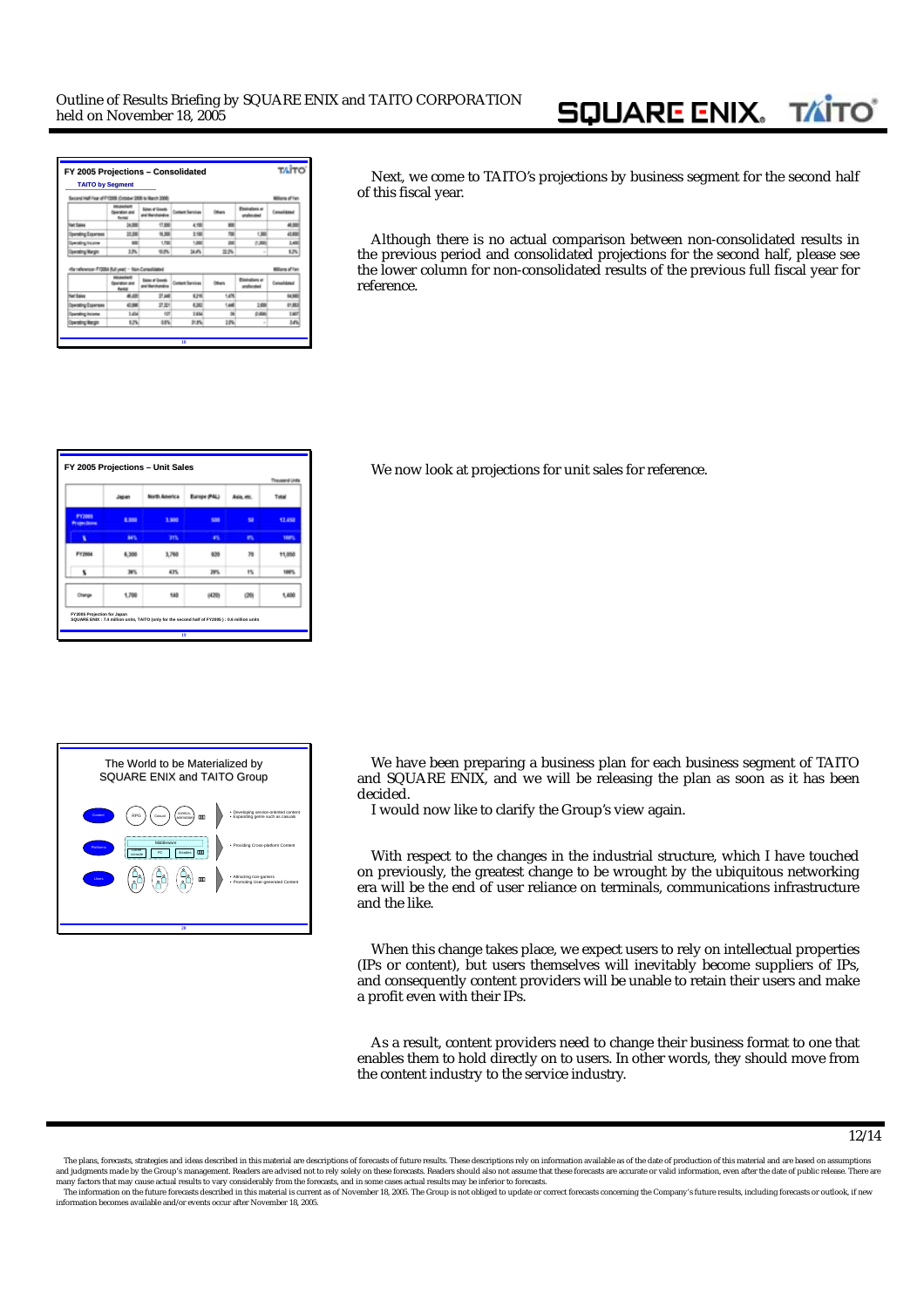Now, here is what we need do.

Since users tend to have a strong sense of belonging to their community, we plan to establish structures in our business that will make enable us to provide support for these communities of users.

**SQUARE ENIX. TATO** 

This structural change can be divided into three layers based on the sequence of business expansion.

The first layer is "content." The lineup of our content includes RPGs such as *DRAGON QUEST* and *FINAL FANTASY*, casual games for non-gamers, comic, animation, graphics content such as *FINAL FANTASY VII ADVENT CHILDREN*, and mobile phone content. We will be expanding this content more than ever before.

The second layer is the "platform." The point is how to remove the complexity of choosing a specific environment depending on a platform or its carrier. One solution is to provide cross-platform content that requires the development of an engine for middleware, which in turn demands alliances with companies that own basic technologies.

The third layer is "users." We plan to generate a profit by supporting communities of users, building on their sense of belonging while expanding services for existing communities.

We hope that you take note of this concept. We expect alliances with companies outside the game industry as we expand our business based on these three layers: content, platform and users.

**Structural Reorganization Structural Reorganization As noted previously, we cannot speak of establishing a holding company at** this moment, which is a matter requiring a resolution at a shareholders' meeting.

> We would not merge SQUARE ENIX with TAITO even under a holding company.

> We do not believe that merging the segments of two companies under the same category is that simple.

> We assume that the segments themselves will change over the next three years, and it is irrational to merge them in accordance with the current segmentation.

> When I announced the merger between Enix and Square, I noted that the business segments in their then current form would remain for just four years. The fourth year is this coming year. Even if the segments of two companies are similar now, we would not merge them without logical reason. Our business segments will change in accordance with new segmentation starting from 2006 or 2007.

> We are currently examining the possibility of a reorganization. Our cautious approach reflects our belief that an effective structural reorganization of business segments under a holding company requires due care.



The plans, forecasts, strategies and ideas described in this material are descriptions of forecasts of future results. These descriptions rely on information available as of the date of production of this material and are and judgments made by the Group's management. Readers are advised not to rely solely on these forecasts. Readers should also not assume that these forecasts are accurate or valid information, even after the date of public



The information on the future forecasts described in this material is current as of November 18, 2005. The Group is not obliged to update or correct forecasts concerning the Company's future results, including forecasts or information becomes available and/or events occur after November 18, 2005.